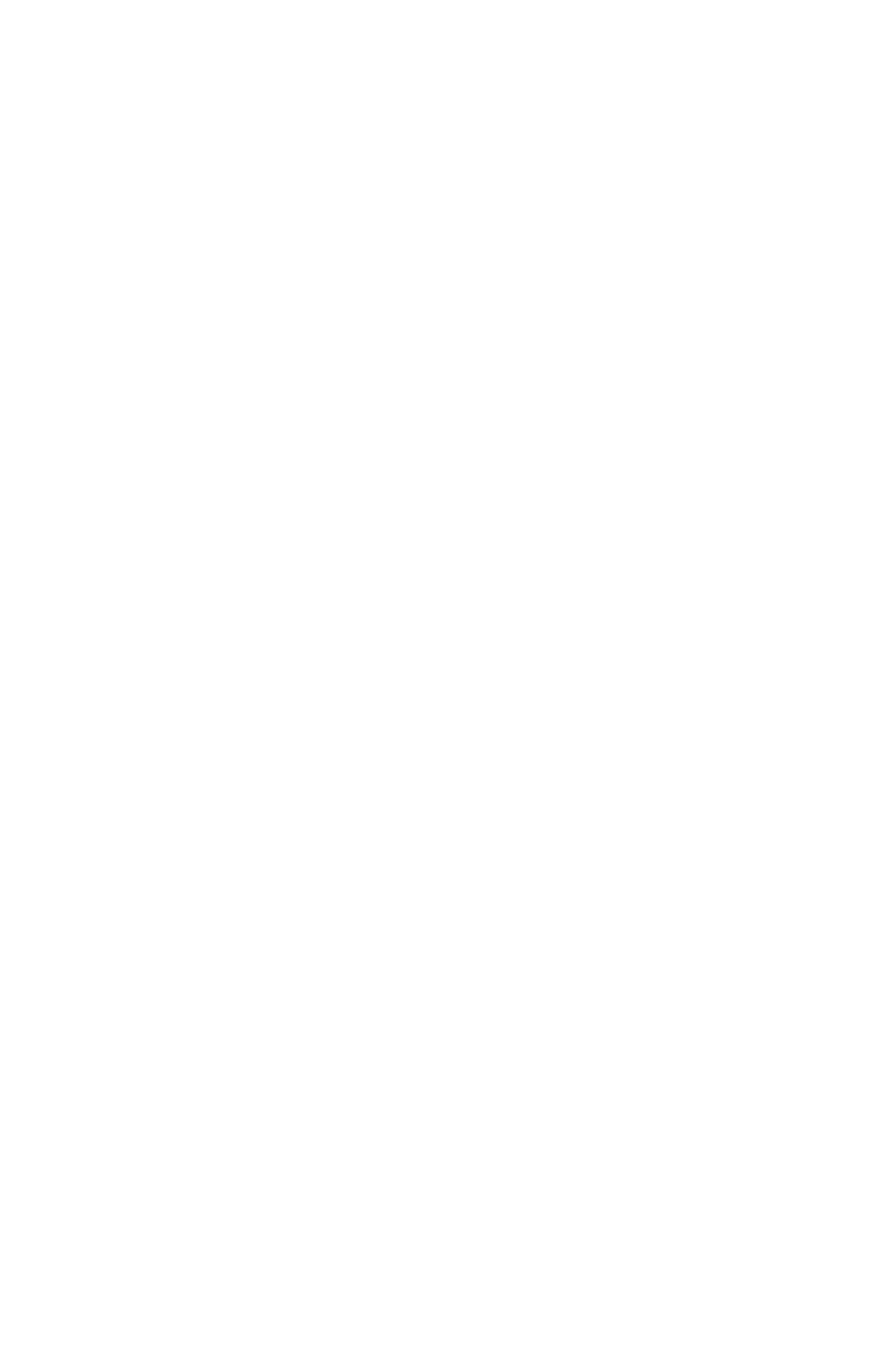

चलानी नम्बर: १,५५

मन्तव्य

५ वर्ष मुनिका बालबालिकाहरुको मृत्यु तथा बिरामी हुने विभिन्न कारणहरूलाई सम्बोधन गरी उनीहरूको बाँच्न पाउने अधिकार सनिश्चित गर्नका लागि यस महाशाखाबाट विभिन्न कार्यक्रमहरू संचालन भैरहेका छन्। फलस्वरूप नेपालले शिश तथा ५ वर्ष मनिका बच्चाको मत्यमा उल्लेख्य कमी ल्याउन सफल भएको छ। तथापी नवजात शिशको मत्यमा भने आशा गरे बमोजिम कमी ल्याउन सकिएको छैन जसका पछाडी हामी माफ निकै चनौतीहरू विद्यमान छन।

विगत केहि वर्ष यता समग्र नेपालका बालवालिकाहरूको स्वास्थ्य स्थितिमा सधार आएतापनि दर्गम क्षेत्रका तथा बञ्चितिकरणमा परेका समुदायमा भने अपेक्षा गरे अनुसार सधार आउन सकेको छैन । तसर्थ उक्त समदायका शिश तथा बालबालिकाहरूले संक्रमणका कारणले अकालमै ज्यान गुमाउन् नपरोस् भन्ने उद्देश्यले महिला स्वास्थ्य स्वयं सेविकाद्वारा समुदायमै सेवा प्रदान गर्ने गरी यो निर्देशिका जारी गरिएको छ । निर्देशिकाको कार्यान्वयनमा सम्पूर्ण स्वास्थ्य संस्था, जिल्ला (जन) स्वास्थ्य कार्यालय तथा सहयोगी संस्थाहरूले आ-आफनो स्थानबाट सहयोग पऱ्याउने छन भन्नेमा बाल स्वास्थ्य महाशाखा विश्वस्त छ।

यो निर्देशिका तयार पार्न आफ्नो अमुल्य समय दिन हुने IMNCI शाखा प्रमुख श्री परशुराम श्रेष्ठ लगायत सो शाखाका अन्य सदस्यहरू, IMNCI प्राविधिक समुहका सदस्यहरूका साथै Health for Life/USAID, UNICEF, Save the Children, Care Nepal, Plan, JSI लगायत अन्य सहयोगी संस्थाहरू प्रति हार्दिक आभार व्यक्त गर्न चाहन्छ।

डा. राजेन्द्र प्रसाद पन्त निर्देशक बाल स्वास्थ्य महाशाखा

निदेशक

फोन नं.: बाल स्वास्थ्य महाशाखा: ४-२६१६६०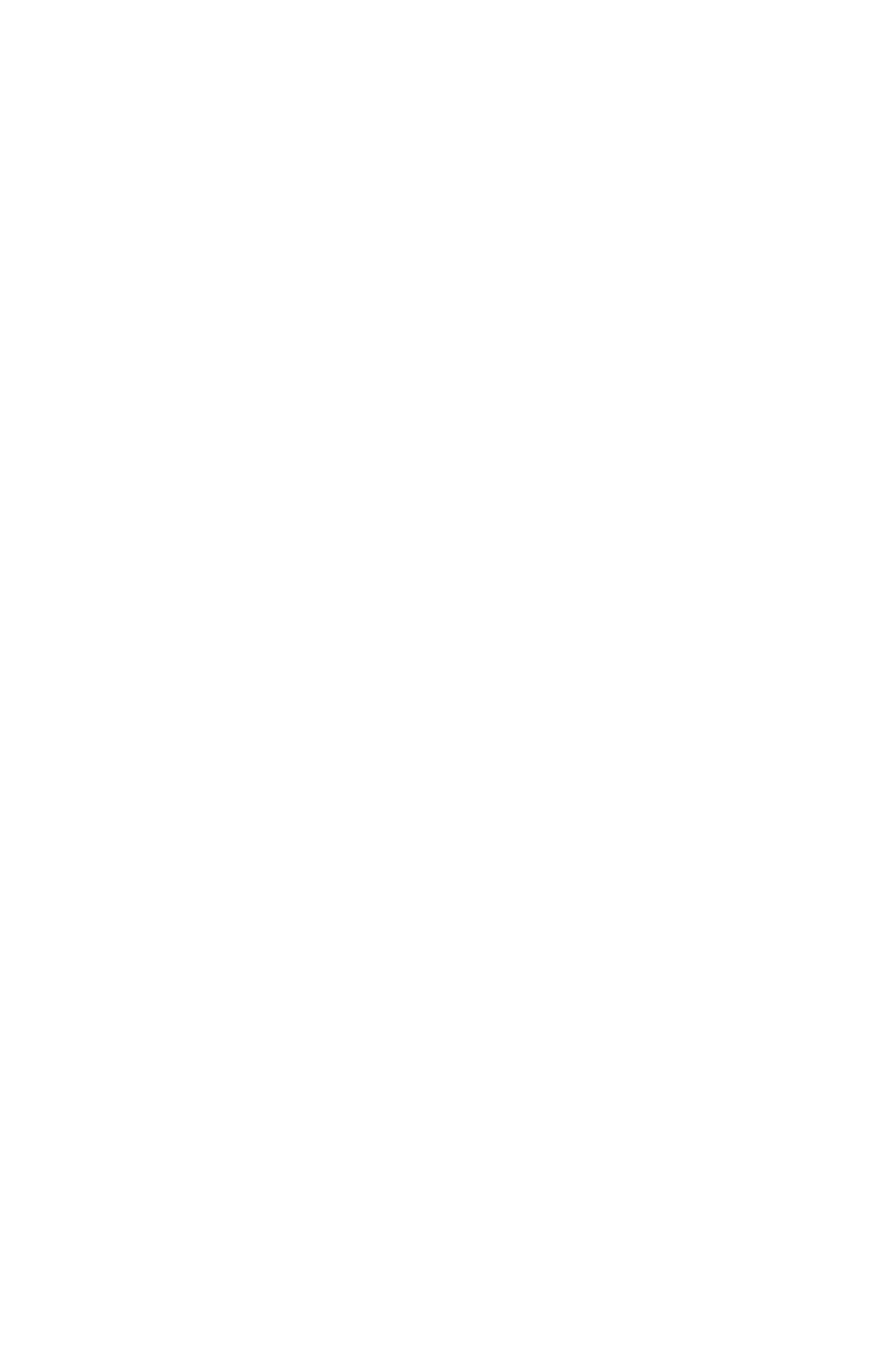फोन नं.: बाल स्वास्थ्य महाशाखाः ४-२६१६६० पोषण शाखाः ४-२२५५५८ IMCI शाखाः ४-२१९२१८ खोप शाखाः ४-२६२२६३



स्वास्थ्य मन्त्रालय स्वास्थ्य खेबा विभाग बाल स्वास्थ्या महाशाखा *कास्ट्र्य सरक*<br>सम्बद्धात्म *केन्द्रय मन्मा*<br>बैंबा विभा<sup>गि</sup> ैं काठमाडौँ

नेपाल सरकार

टेक काठमाण्डौं, नेपाल ।

मन्तव्य

सन् १९८३ बाट देशमा बाल बचाऊ कार्यक्रमको सुरुवात गरेदेखि कार्यकलाई समय सापेक्ष परिस्कृत गर्दै आएको हामी सबैलाई अवगत नै छ । यसै कममा पछिल्लो पटक सन् २०१४ मा समदायमा आधारित नवजात शिश तथा बाल रोगको एकीकत व्यवस्थापन कार्यक्रम (CB-IMNCI) को विकास गरियो। यो कार्यक्रमले महिला स्वास्थ्य स्वयंसेविका (म.स्वा.से.) को भूमिका स्वास्थ्य प्रबर्दधकको रुपमा मात्र सिमित गर्न खोजिएको हुँदा देशका दुर्गम क्षेत्रका वासिन्दा जो स्वास्थ्य संस्थाबाट टाढा बसोबास गर्दछन् उनीहरूका नवजात शिश र पाँच वर्ष मनिका बालवालिकाहरू नवजात शिश तथा बालरोग व्यवस्थापन कार्यक्रमको सेवा विशेष गरी नवजात शिशुमा सम्भावित संक्रमण र २-५९ महिना सम्मका बच्चामा निमोनिया उपचारबाट वञ्चित हुने अवस्था आएको देखिएको छ । नवजात शिश तथा ५ वर्ष मनिका वालवालिकाहरू जून कुनै बेला बिरामी पर्न सक्छन् र तरुन्तै गम्भीर अवस्थामा गई मत्य हुन सक्ने भएकोले यसकरालाई मध्य नजर गर्दै कार्यक्रममा देखिएको यो कमी पुरा गर्नका लागि विभिन्न मिति र स्थानमा सम्पन्न भएका कार्यशाला गोष्ठी तथा वैठकहरूमा भएका छलफल र विज्ञहरूबाट आएका सल्लाह तथा सुभजवहरूको आधारमा यो निर्देशिका तयार पारिएको छ ।

यो निर्देशिकाले अर्को व्यवस्था नहन्जेलसम्मका लागि दर्गम क्षेत्रका मुस्बा.से. परिचालन गरी ०-२ महिनासम्मका विरामी शिशमा सम्भावित संक्रमणको गम्भीर अवस्थामा पग्ने स्थिति कम गर्नका लागि कोटिम वा एमोक्सीसिलिनको पहिलो मात्रा दिई नजिकैको स्वास्थ्य संस्थामा प्रेषण गर्ने र यदि प्रेषण गर्न सम्भव नभएमा म.स्वा.से. द्वारा नै एन्टीबायोटिकको परा मात्रा दिई उपचार गर्ने व्यवस्था गरेको छ । यसका साथै २-५९ महिनासम्मका विरामी बालवालिकाहरूमा कोटिम वा एमोक्सीसिलिनबाट निमोनियाको पूर्ण उपचार गराई मृत्युदर कम गराउन सहयोग गर्ने रणनीति लिएको छ ।

यो निर्देशिका तयार पार्न आफ्नो महत्वपूर्ण समय दिनु हुने यस शाखाका बरिष्ठ मेडिकल अधिकृत डा.अर्जुन सापकोटा, जन स्वास्थ्य अधिकृत दीपक फा, IMNCI प्राविधिक समहका सदस्यहरू लगायत Health for Life/USAID का डा.राजेन्द्र भदा र उत्तम न्यौपाने. Save the Children का गणेश पाण्डे. WHO की डा.मिरा उपाध्याय, UNICEF की चाहना सिंह राणा लगायत अन्य सहयोगी संस्थाका प्रतिनिधिहरू प्रति विशेष धन्यवाद दिन चाहन्छ।

परशराम श्रेष्ठ प्रमख, IMNCI शाखा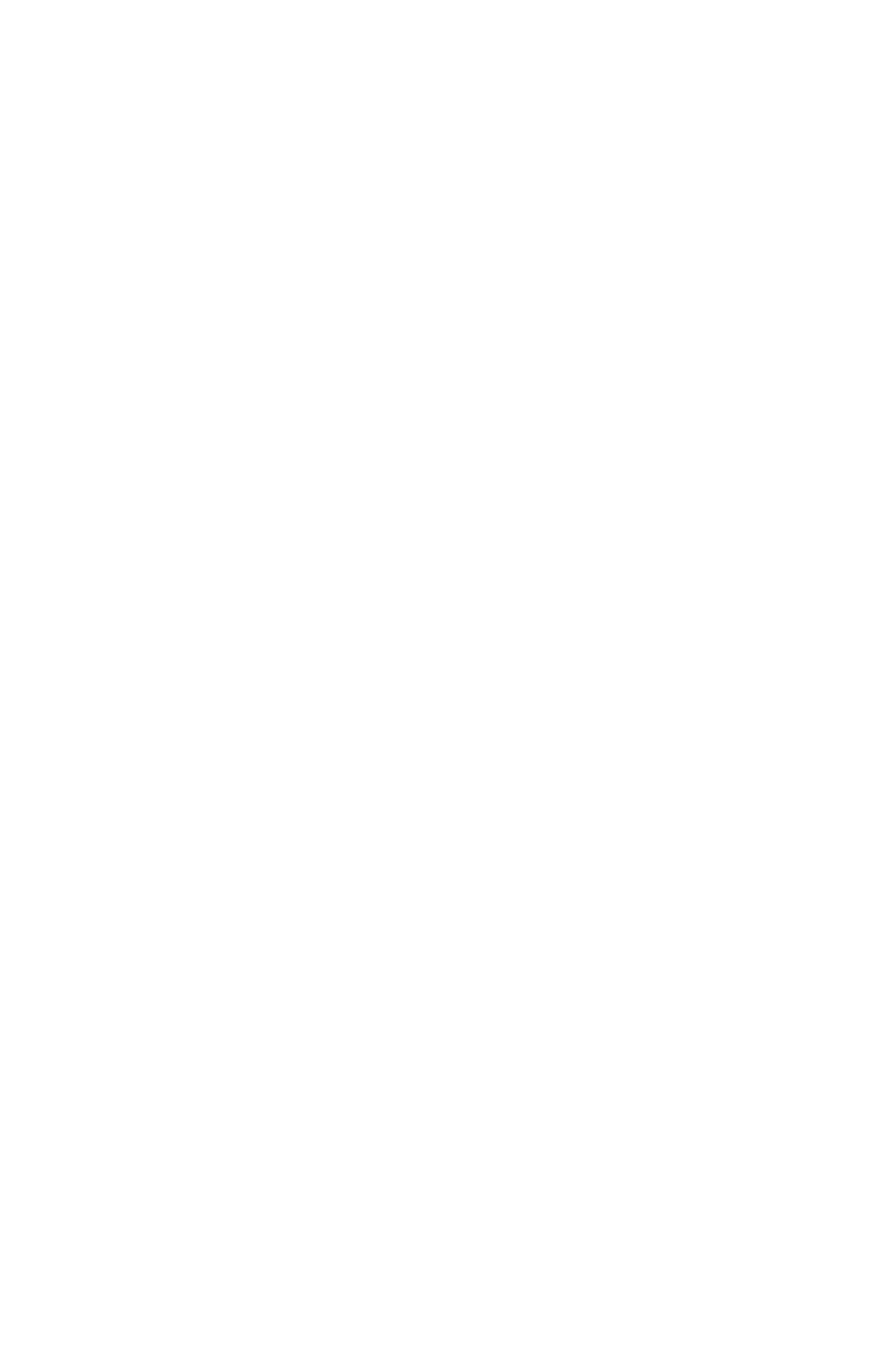### परिचय :-

नेपालमा सन् १९८३ देखि बाल बचाऊ कार्यक्रम अन्तर्गत भाडापखाला रोग नियन्त्रण कार्यक्रम संचालन भएको थियो । त्यसैगरी श्वास प्रश्वास सम्बन्धी रोग (ARI) नियन्त्रण कार्यक्रम सन् १९८७ बाट सुरु भएको हो । भनाडा-पखाला र निमोनिया ५ वर्ष मुनिका बच्चाहरूको मृत्युको प्रमुख कारण भएकोले स्वास्थ्य संस्था स्तरमा उपलब्ध स्वास्थ्य सेवाबाट यी रोगबाट हुने मृत्युमा कमि ल्याउन कठिन भएकाले बालबचाउ कार्यक्रमलाई अभ्ग प्रभावकारी बनाउन सन् १९९५ ⁄९६ मा समुदायमा आधारित श्वास प्रश्वास रोग नियन्त्रण (CB-ARI) कार्यक्रमको पाईलटीङ्ग गरियो । सन् १९९७/९८ मा श्वास प्रश्वास रोग नियन्त्रण कार्यक्रम र भाडापखाला रोग नियन्त्रण कार्यक्रमलाई एकिकत गरेर समुदायमा आधारित श्वास प्रश्वास र भाडापखाला रोग नियन्त्रण (CB-AC) कार्यक्रमको रुपमा विकास गरियो।अर्कोतर्फ सन् १९९७ मै समुदायमा आधारित बालरोगको एकीकृत व्यवस्थापन (IMCI) कार्यक्रम महोत्तरीमा स्वास्थ्य संस्था स्तरमा सुरु भयो तर यो कार्यक्रम खासै प्रभावकारी हुन सकेन । सन् १९९७ मै समुदायमा आधारित श्वास प्रश्वास र भगडा पखाला रोग नियन्त्रण (CB-AC) कार्यक्रमको मूल्याङ्कन गर्दा सो कार्यक्रम निकै प्रभावकारी भएको पाइएकोले CB-AC र IMCI कार्यक्रमलाई एकीकृत गरि CB-IMCI कार्यक्रमको रुपमा विकास गरि सन् २००९ सम्ममा अद्यावधिक गर्दै देशैभर कार्यान्वयन गरियो । CB-IMCI कार्यक्रम कार्यान्वयनले ५ वर्ष मुनिका बालवालिकाहरूको मृत्युमा उल्लेख्य रुपमा कमी ल्याएता पनि नवजात शिश् मृत्युमा भने कमी ल्याउन सकेन त्यसैले सन् २००७ मा समुदायमा आधारित नवजात शिशु स्याहार कार्यक्रम (CB-NCP) को विकास गरियो । सन् २०११ मा नाभिमा हुने संकमणको रोकथामका लागी नाभि स्याहार कार्यक्रम पनि CB-NCP कार्यक्रममा समावेश गरियो । व्यवहारिक रुपमा उस्तै उस्तै भएता पनि बेग्ला बेग्लै कार्यक्रमको रुपमा संचालन भई आएका दई CB-IMCI र CB-NCP कार्यक्रम नेपाल सरकार तत्कालिन स्वास्थ्य तथा जनसंख्या मन्त्रालयको मिती २०७१/०६/२८ को निर्णय अनुसार नवजात .<br>शिशुलाई अभ<sub>े</sub> बढि जोड दिई एउटै प्याकेज "समुदायमा आधारित नवजात शिश् तथा बाल रोगको एकीकृत व्यवस्थापन कार्यक्रम" (Community Based Integrated Management of Neonatal and Childhood Illness) मा एकीकृत गरियो जुन हाल देशका सम्पूर्ण जिल्लाहरूमा बिस्तारित हुने क्रममा छ ।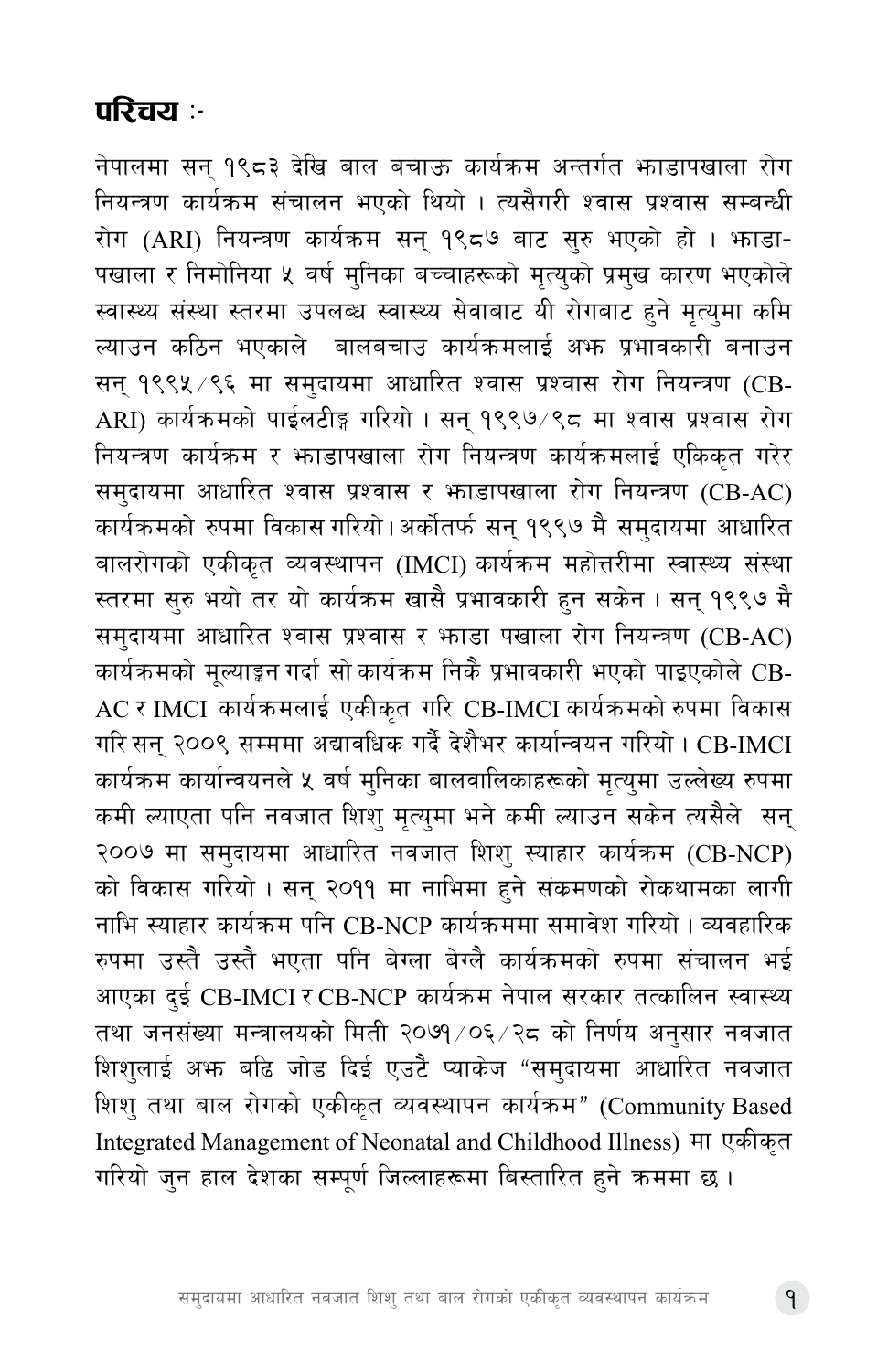यस समुदायमा आधारित नवजात शिशु स्याहार तथा बालरोगको एकीकृत व्यवस्थापन कार्यक्रममा महिला स्वास्थ्य स्वयंसेविकाहरूको भुमिका स्वास्थ्य प्रबर्धनकर्ताको रुपमा राखिएको छ जसमा उनीहरूले आमा, नवजात शिश् र पाँच वर्षमुनिका बच्चाहरूका लागी परामर्श दिन्छन् भने अत्यावश्यक औषधिहरू जस्तैः पुनर्जलिय भोल, जिङ्क चक्की, आईरन चक्की वितरण गर्नेछन् । स्वास्थ्य कार्यकर्ताहरूले उपचारात्मक सेवा प्रदान गर्छन् जस्तैः जन्मदा सास नफरेको वा नरोएको शिशको ब्यबस्थापन, जन्मदा कम तौल भएको शिशको ब्यबस्थापन, बिरामी नवजात शिश् तथा ५ वर्ष मुनिका बच्चाको श्वासप्रश्वास, भाडा-पखाला, औलो, दादरा, कपोषणको व्यवस्थापन आदि ।

नेपालको संविधान २०७२ ले स्वास्थ्यलाई जनताको आधारभुत अधिकारको रुपमा <u>स्थापित गरेको छ । त्यसैगरी नेपाल स्वास्थ्य क्षेत्र रणनीति २०७२-२०७७ ले</u> "स्वास्थ्य सेवामा समतामुलक पहुंच" हुनुपर्ने भन्ने निर्देशीत सिद्धान्त अङ्गीकार गरेको छ । स्वास्थ्य क्षेत्रमा भएका नीतिगत, कार्यक्रमगत र संस्थागत प्रयासबाट स्वास्थ्य सेवा प्रवाहमा उल्लेखनीय रुपले संख्यात्मक तथा गुणात्मक सुधारहरू देखिनुको साथै समुदाय स्तरमा स्वास्थ्य सेवाको पहुंच बढ्दै गएको छ। तथापी, दुर्गम जिल्लाहरू तथा गरीबीको रेखा मुनि रहेका र पिछडिएका वर्गको बाल स्वास्थ्य स्थितिमा अपेक्षाकृत रुपमा सुधार ल्याउन थप रणनीतिको विकास गरि कार्यान्वयन गर्न जरुरी देखिन्छ ।

देशको भौगोलिक विविधताका कारण सबै ठाँउमा समान रुपमा स्वास्थ्य सेवा प्रदान गर्न् चुनौतीपुर्ण देखिएको छ । सांस्कृतिक लैंगिक, आर्थिक र सामाजिक व्यवधानहरुले गर्दा उपलब्ध स्वास्थ्य सेवाहरू समता मुलक रुपमा प्रवाह हुन सकेका छैनन् । स्वास्थ्य संस्थाहरूमा गुणस्तरीय सेवा प्रदान गर्नका लागि मानवीय र भौतिक स्रोतसाधनको कमी, आवश्यक औषधी र उपकरणको कमी तथा अव्यवस्थित आपूर्ति, कमजोर सुपरिवेक्षण, भौतिक संरचनाको मर्मत सम्भारमा कमी, स्वास्थ्यकर्मीका लागि आधारभूत सेवा सुविधाको कमी, निजी लगानीका अस्पतालहरूबाट प्रदान गरिने सेवाबाट समान्य मानिसहरु लाभान्वित हुन नसकेको तथा सामान्य र विपन्न वर्गका मानिसहरूमा रोगको उपचार गराउन नसक्ने जस्ता समस्याहरू रहेका छन ।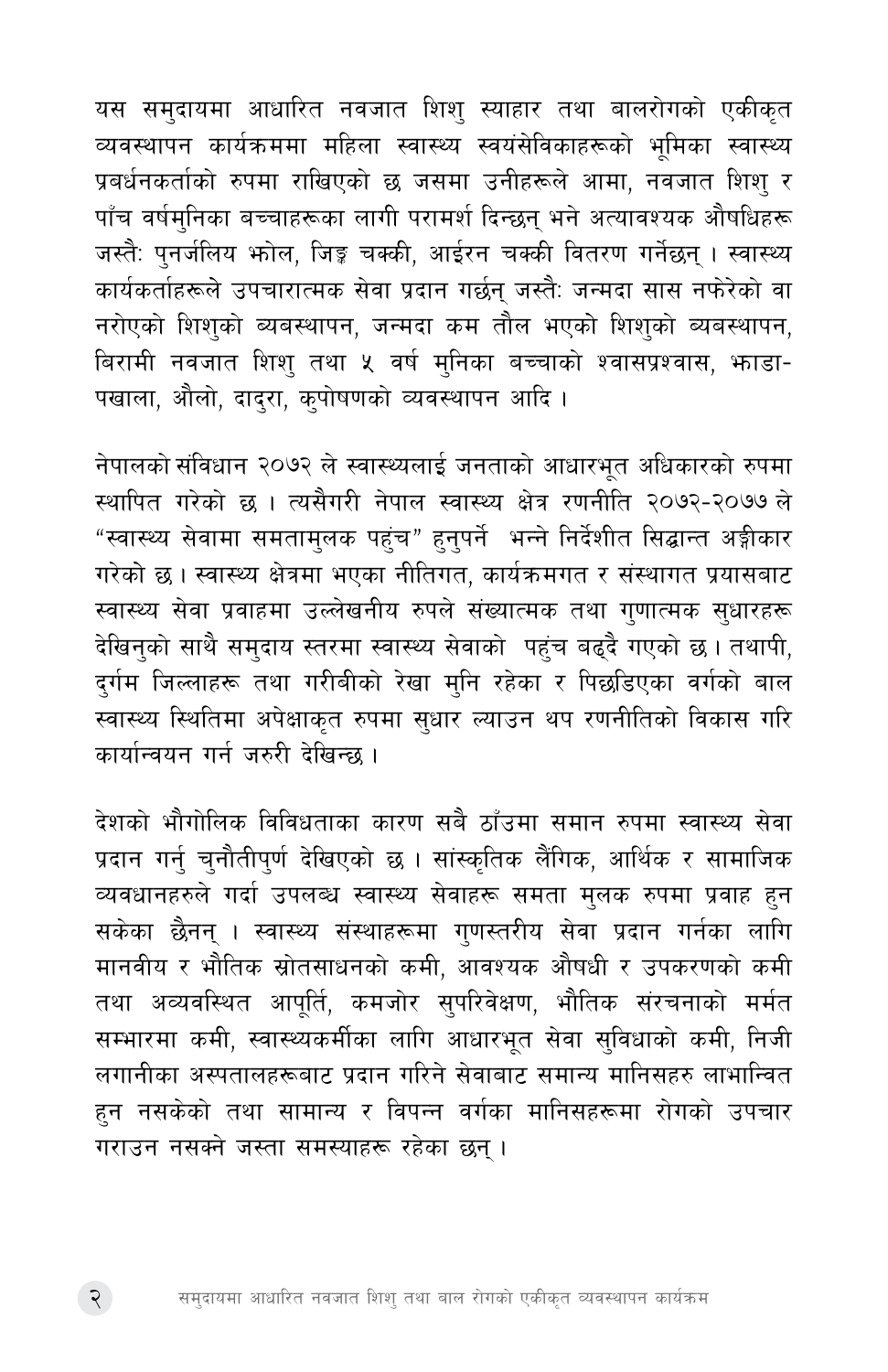#### नेपालमा बाल स्वास्थ्यको अवस्था

नेपालमा सन् १९९६ मा प्रति हजार जिवित जन्ममा ११८ जना पाँच वर्षमुनिका बालवालिकाको मृत्यु हुने गरेकोमा यो दर त्यस पछाडिका वर्षहरूमा उल्लेख्य रुपमा घट्दै गईरहेको छ। सन् २०१४ को नेपाल मल्टिपल ईन्डिकेटर क्लस्टर सर्वे (Nepal Multiple Indicator Cluster Survey: NMICS) अनुसार नेपालमा पाँच वर्ष मुनिका बालवालिकामा हुने मृत्युदर ३८ प्रति हजार जिवित जन्ममा रहेको छ । नेपालले पाँच वर्ष मुनिका बालवालिकाको मृत्युदर घटाउन तय गरिएको सहस्राब्दी विकास लक्ष्य सन् २०११ मा नै हांसिल गरेको थियो जसका लागि नेपालले अन्तराष्ट्रिय पुरस्कार तथा सम्मान समेत प्राप्त गरिसकेको छ । यो उपलब्धि हांसिल हनुमा विगतमा संचालित समुदायमा आधारित बालरोगको एकीकृत व्यवस्थापन कार्यक्रम, समुदायमा आधारित नजजात शिशु स्याहार कार्यक्रम, राष्टिय खोप कार्यक्रम तथा राष्टिय पोषण कार्यक्रमको मख्य भमिका रहेको छ । पाँच वर्ष मुनिका बालवालिकाको मृत्युदर घटाउन उल्लेख्य उपलब्धि हाँसिल गरेता पनि नवजात शिश् मृत्युदर घटाउने अभियानमा भने नेपालले सन् १९९६ देखि २०११ सम्मको अवधिमा अपेक्षाकृत उपलब्धि हासिल गर्न सकेन । सन् १९९६ मा भएको ५० प्रति हजार जीवित जन्ममा रहेको नवजात शिश् मृत्युदर सन् २००६ सम्म आईपुग्दा घटेर ३३ प्रति हजार जीवित जन्ममा पुगेको थियो । तर सन् २००६ र २०११ बीचको अवधिमा नेपालको नवजात शिशु मृत्युदर यथास्थितिमा नै रहयो । NMICS २०१४ अनुसार नेपालको नवजात शिश् मृत्युदरमा केही सुधार देखिएको छ र यो मृत्युदर घटेर २३ प्रति हजार जीवित जन्ममा पुगेको छ।

समग्र रुपमा बाल स्वास्थ्यमा सुधार देखिएता पनि दुर्गम तथा ग्रामिण क्षेत्र साथै गरिबीको रेखा मनि रहेका र पिछडीएका बर्गमा भने आशा गरिए बमोजिम सधार आउन सकेको देखिदैन जसलाई तल तालिकामा उल्लेख गरिएको छ ।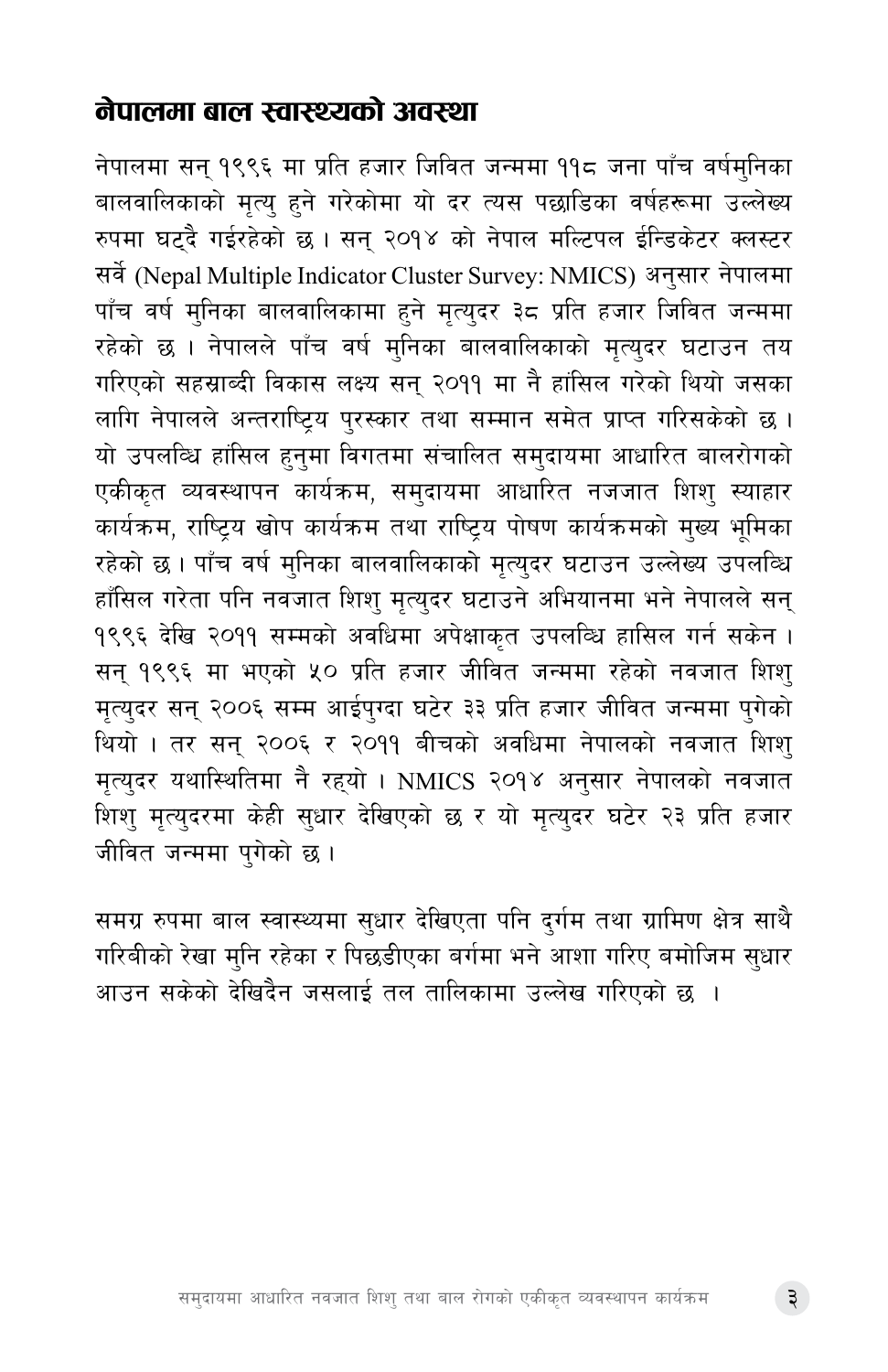| बिशेषता                | नवजात शिशु  | शिशु     | बाल          | ५ बर्ष मुनिका    |
|------------------------|-------------|----------|--------------|------------------|
|                        | मृत्युदर    | मृत्युदर | मृत्युदर     | बच्चाको मृत्युदर |
| बसाई अनुसार            |             |          |              |                  |
| शहरी क्षेत्र           | २५          | ۹३       | ३८           | ४४               |
| ग्रामीण क्षेत्र        | ३६          | ۹९       | ५५           | $\xi \, \lambda$ |
| भौगोलिक क्षेत्र अनुसार |             |          |              |                  |
| हिमाल                  | ४६          | २७       | ७३           | 55               |
| पहाड                   | ३३          | 99       | ५०           | ५८               |
| तराई                   | ३५          | ۹ς       | ५३           | ६२               |
| विकास क्षेत्र अनुसार   |             |          |              |                  |
| पूर्बाञ्चल             | οξ          | 99       | $80^{\circ}$ | ५५               |
| मध्यमाञ्चल             | ३६          | qy       | ५२           | ξO               |
| पश्चिमाञ्चल            | ३७          | ۹ξ       | ५३           | ५७               |
| मध्य                   | ३४          | $58$     | ५८           | ६७               |
| पश्चिमाञ्चल            |             |          |              |                  |
| सुदुर                  | $\lambda d$ | २४       | ६५           | ८२               |
| पश्चिमाञ्चल            |             |          |              |                  |
| धन-सम्पत्ति अनुसार     |             |          |              |                  |
| अति कम                 | २७          | २५       | ξ٩           | ७५               |
| सबैभन्दा बढी           | 99          | ۹३       | ३२           | ३६               |

श्रोत: Nepal Demographic and Health Survey, २०११

माथिको तालिकामा देखाइए अनुसार नवजात शिशु र पाँच वर्ष मुनिका बच्चाको मृत्युदर प्रति हजार जिवित जन्ममा क्रमशः शहरी क्षेत्रमा २५ र ४५ तथा ग्रामिण ू<br>क्षेत्रमा ३६ र ६४ रहेको छ साथै बाल स्वास्थ्यका अन्य सूचकहरु पनि ग्रामिण क्षेत्रमा शहरी क्षेत्रको तुलनामा कमजोर छन् । त्यसैगरी नवजात शिश् मृत्यु, शिशु मृत्यु, बाल मृत्यु र पाँच बर्ष मुनिका बच्चाको मृत्युदर पहाड र तराईको तलनामा हिमालमा सबैभन्दा बढी देखिएको छ । बिकास क्षेत्र अनुसार हेर्ने हो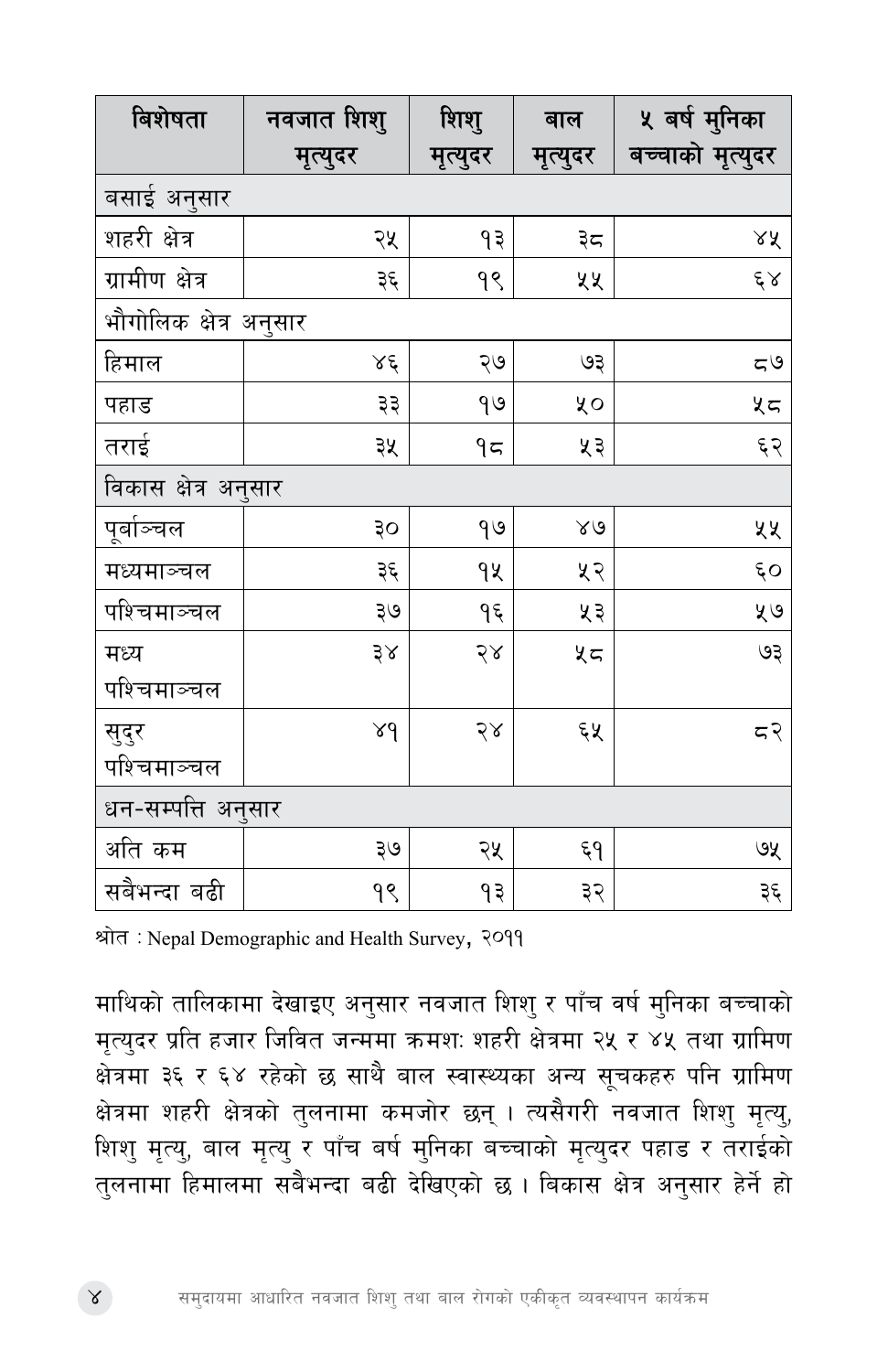भने बाल स्वास्थ्यका सम्पूर्ण सूचकहरूमा सुदुर पश्चिमाञ्चल र त्यसपछि मध्य पश्चिमाञ्चल विकास क्षेत्र कमजोर देखिन्छ । मानिससंग भएको धन-सम्पत्तिको आधारमा हेर्ने हो भने धन-सम्पत्ति कम भएका समुहको मृत्युदर धन सम्पत्ति बढी हनेको तुलनामा बढी देखिन्छ ।

### दुर्गम क्षेत्रका लागि छुट्टै निर्देशिका चाहिनुका कारणहरूः-

विगतमा महिला स्वास्थ्य स्वयंसेविका (म.स्वा.से.) ले नवजात शिश तथा ५ बर्ष मुनिका बच्चाहरुको विभिन्न स्वास्थ्य समस्याहरुमा उपचार तथा परामर्श सेवा दिंदै आएको र सो कार्यबाट नवजात शिश तथा ५ बर्ष मनिका बालवालिकामा रोग लाग्ने दरका साथै विभिन्न रोगहरु जस्तै भाडापखाला, निमोनिया आदिका कारणबाट हुने मृत्युमा उल्लेख्य रुपमा कमी आएको सर्वविदितै छ। स्वास्थ्य सेवा बिभागको आ.व. २०७० ⁄ ७१ को वार्षिक प्रतिबेदनको तथ्यांक केलाएर हेर्ने हो भने ARI भएका जम्मा ५ वर्ष मुनिका बच्चा मध्ये ७० प्रतिशतले समुदायस्तरमा (५८ प्रतिशत म.स्वा.से.ले र १२ प्रतिशत तत्कालिन ग्रा.स्वा.का./मा.शि.का.ले) तथा ३० प्रतिशतले मात्र स्वास्थ्य संस्था स्तरमा उपचार गरेको देखिन्छ ।

समुदायमा आधारित नवजात शिश् तथा बाल रोगको एकिकृत व्यवस्थापन कार्यक्रमले म.स्वा.से.ले स्वास्थ्य प्रबर्द्धकको रुपमा मात्र काम गर्ने भन्ने व्यवस्था गरेको र त्यसै गरी तत्कालिन ग्रामीण स्वास्थ्य कार्यकर्ता तथा मात शिश कार्यकर्ता पनि पद्नाम अ.हे.व.र अ.न.मी.मा स्तरोन्नती भएपछि उनीहरुले समुदाय स्तरमै गएर दिने सेवा प्रभावित भएको अवस्थामा विशेष गरि दुर्गम क्षेत्रका बासिन्दाहरूले आफुना विरामी बालवालिकाहरूलाई स्वास्थ्य संस्थामा लैजान टाढा हुने वा त्यहाँ लैजान पनि नसक्ने बच्चाहरू उपचारबाट बन्चित हुने स्थिति देखिएको छ । जसको कारणले गुणस्तरीय सेवा त टाढाको कुरा सामान्य सेवा, जुन समुदाय स्तरमा म.स्वा.से.बाट प्राप्त हुन्थ्यो त्यसको अभावमा बेलैमा उपचार नपाउनाले बच्चाहरु गम्भीर अवस्थामा गई मृत्युको मुखमा पुग्ने अवस्था सिर्जना हुन गएको देखिन्छ । दुर्गम क्षेत्रमा बसोबास गर्ने जनताहरूका लागी नेपाल सरकार मातहतका स्वास्थ्य संस्थाहरूले प्रत्येक महिना ३ देखि ५ ठाउँहरूमा गाउँघर क्लिनिक संचालन गर्दै आएका छन् तर यस प्रकारको सेवा दैनिक रुपमा उपलब्ध नहने र टाढाका सबै बस्ती तथा समुदायमा उपलब्ध नहनले पनि स्वास्थ्य सेवाबाट बञ्चित हने समुदायको संख्या अभै उल्लेखनीय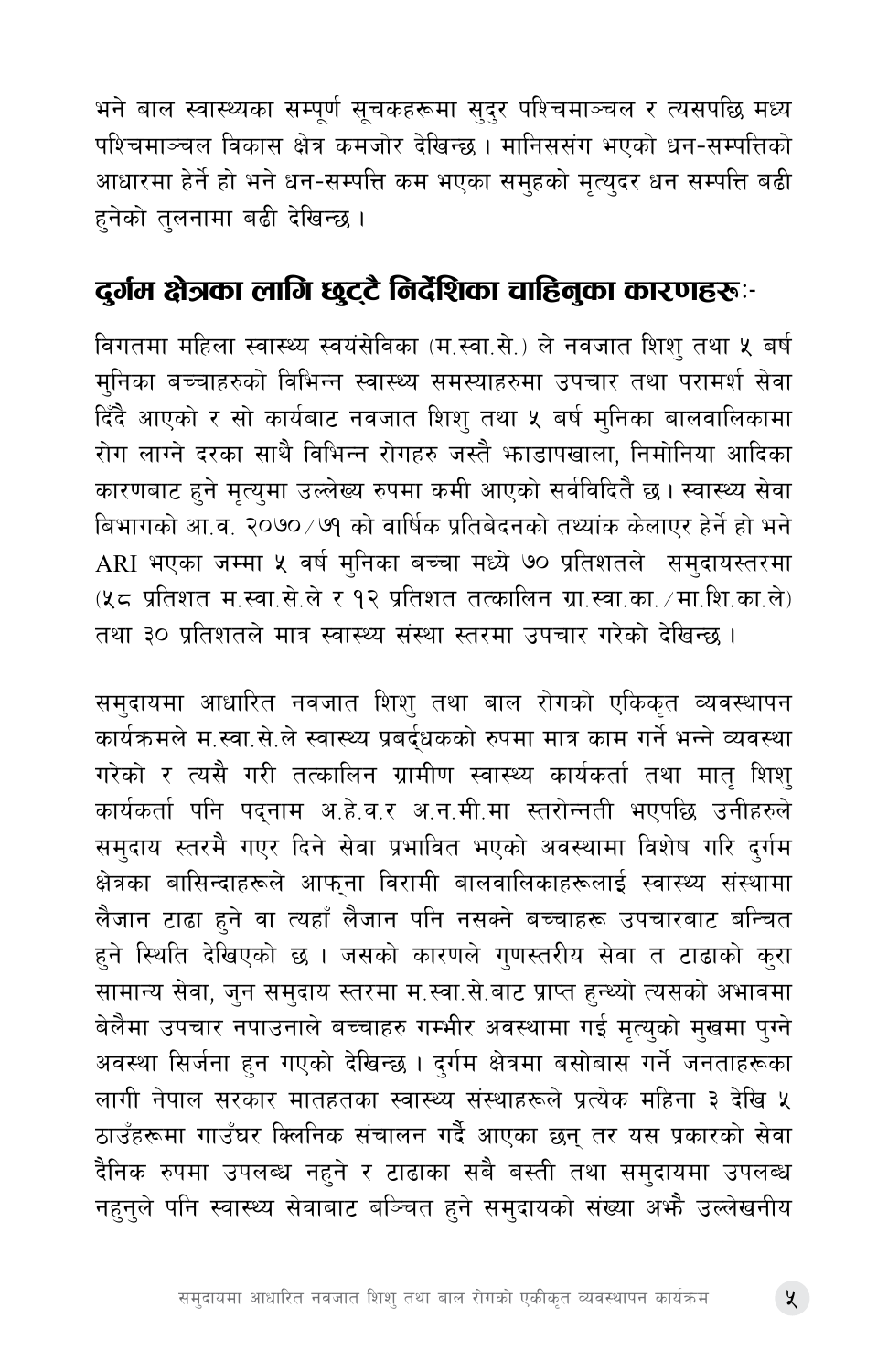रहेको छ । जुनकुरा नेपालको वर्तमान संबिधानले सबै नागरिकका लागी आधार भुत स्वास्थ्य सेवा निःशुल्क रुपमा उपलब्ध गराउने उद्देश्य लिएको छ त्यसको मर्म विपरीत बालवालिकाहरू आधारभूत स्वास्थ्य सेवाबाट बन्चित हुनुपर्ने अवस्था हुन जाने हुँदा ती क्षेत्रका बालवालिकाहरू लाई सेवा पुऱ्याउने उद्देश्यले यो निर्देशिका जारी गर्नुपरेको छ । अभ्रु विस्तृत रुपमा तल उल्लेख भए बमोजिम तथ्य तथा तथ्याङ्कहरू हेर्ने हो भने हामीले क्नै विलम्व नगरी सेवाबाट बञ्चित हुन सक्ने समुह र समुदायका लागी वैकल्पिक सेवाको व्यवस्था यथाशिघ्र हुन् जरुरी देखिन्छ ।

- नेपालको संबिधान २०७२ ले सबै नागरिकले आधारभूत स्वास्थ्य सेवा निःशुल्क रुपमा पाउन् पर्ने व्यवस्था गरेको ।
- नेपाल स्वास्थ्य क्षेत्र रणनीति २०७२-२०७७ ले अङ्गीकार गरेको चार निर्देशक सिद्धान्त मध्ये "स्वास्थ्य सेवामा समतामूलक पहुँच" एउटा रहेको र स्वास्थ्य सेवाको पहुँच नपुगेका नागरिकलाई सेवा पुऱ्याउने तथा सेवाको समतामलक उपभोग बढाउने उद्वेश्य राखेको ।
- नेपालको जनगणना २०६८ अनुसार ८३.५ प्रतिशत जनता ग्रामिण क्षेत्रमा बस्ने गरेका छन् । त्यसैगरी नेपालको कुल जनसंख्याको ७.५ प्रतिशत हिमालमा, ४३.५ प्रतिशत पहाडमा र ५०.५ प्रतिशत तराईमा बसोबास गर्ने गरेको देखिन्छ ।
- नेपाल घरधरी सर्बेक्षण २०१२ ले ५३ प्रतिशत घरधुरी मात्र ३० मिनेट वा सो भन्दा कम समयमा हिंडेर स्वास्थ्य संस्था पुग्ने देखाएको छ । त्यसैगरी ६ प्रतिशत घरधरीलाई नजिकको स्वास्थ्य संस्था पग्न २ घण्टा भन्दा बढी समय लाग्ने देखाएको छ।
- सन् २०१५ मा तत्कालिन स्वास्थ्य तथा जनसंख्या मन्त्रालयले जारी गरेको "सेवाको पहँच बाहिर परेकालाई समेटने राष्ट्यि रणनीतिले" दर्गम क्षेत्रका अधिकांश स्वास्थ्य संस्थाहरुमा स्वास्थ्यकर्मीको दरबन्दी कमी तथा सीपयुक्त स्वास्थ्यकर्मी अनुपस्थित हुने बिषय औल्याएको छ। सोहि रणनीतिमा दुर्गम क्षेत्रमा स्वास्थ्य संस्थासम्मको द्रीले नै स्वास्थ्य सेवा उपयोग गर्नमा बाधा प्ऱ्याएको साथै पिछडिएका र वञ्चितिकरणमा परेका समुदायलाई लक्षित गरी कार्यक्रम संचालन गर्नुपर्ने कुरा उल्लेख भएको ।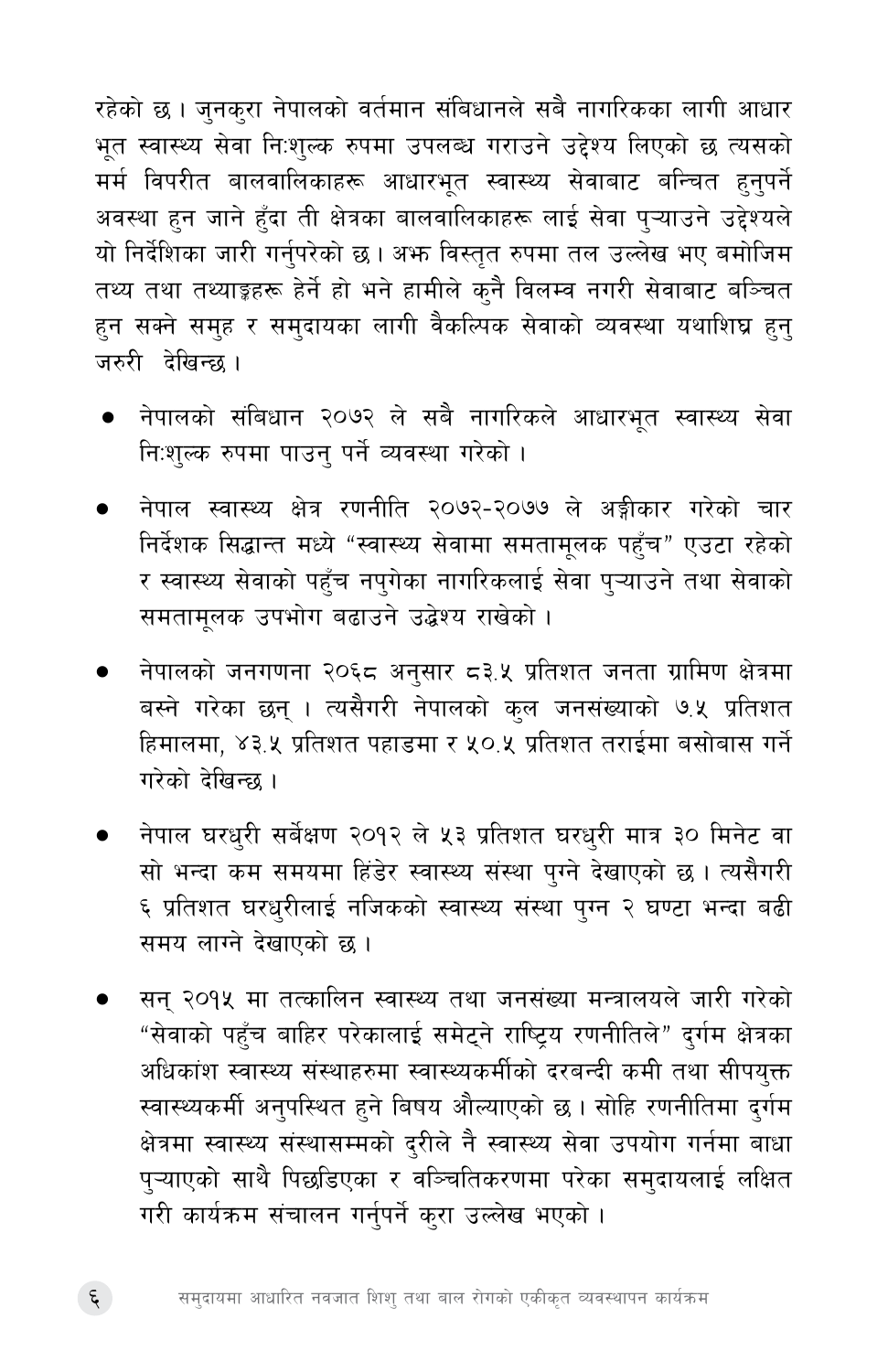दोस्रो दीर्घकालीन स्वास्थ्य योजना (१९९७-२०१७) ले ग्रामीण र शहरी दुबै क्षेत्रमा समान रुपले गुणस्तरीय स्वास्थ्य सेवाको प्रत्याभूत गर्ने उद्देश्य लिएको छ ।

### दुर्गम क्षेत्रको परिभाषा :-

शब्द वा प्रसङ्गले अर्को अर्थ नलागेमा यस निर्देशिकाको प्रयोजनको लागि दुर्गम क्षेत्र भन्नाले निम्न क्षेत्र वा स्थानलाई बुभ्फाउँछ ।

- १. नजिकको सरकारी स्वास्थ्य संस्थामा पुग्न एक घण्टा वा सो भन्दा बढी समय लाग्ने क्षेत्र ।
- २. नवजात शिश् तथा बाल स्वास्थ्यका सेवाहरूबाट बञ्चितीकरणमा परेका विशेष गरि दलित, जनजाती, गरिब, जोखिममा परेका समुह समुदाय आदि बसोबास गर्ने क्षेत्र ।

## दुर्गम क्षेत्र छनौटका प्रक्रिया :-

जिल्ला स्तरमा जिल्ला (जन) स्वास्थ्य कार्यालयले जिल्ला विकास समिति (जि.वि.स.) र अन्य सरोकारवाला निकायहरूसँग समन्वय गरी जि वि स ले तयार गरेको बन्चितीकरणमा परेको समह (DAG) नक्साको आधारमा दर्गम गाउँ विकास समिति (गा.वि.स.)हरूको छनौट गर्नुपर्ने छ । तत् पश्चात् जिल्ला स्तरबाट छनौट भएका गा.वि.स.मा स्वास्थ्य संस्था संचालन तथा व्यवस्थापन समितिसंग छलफल गरी दुर्गम वडा तथा टोलको पहिचान गर्नुपर्ने हुन्छ । यसरी दर्गम वडा तथा टोलको पहिचान गर्दा गा.वि.स.को सामाजिक नक्सा बनाई कुन कुन समुदायको कुन स्थानमा बसोवास गर्ने मानिसहरूले कम सेवा लिएका छन् सो को विश्लेषण गरी पिछडिएका समुदाय, सेवाको पहुँच भन्दा बाहिर रहेका आदिलाई प्राथमिकता दिन् पर्दछ ।

### निर्देशिकाको कार्यान्वयन :-

पहिलो चरणमा (आ.व.२०७३/७४) देशका सम्पूर्ण हिमाली जिल्लाहरू र सुदुर तथा मध्य पश्चिमका पहाडीहरू जिल्लामा लागू हुनेछ । कार्यक्रमको समिक्षा गरी दोस्रो चरणमा नेपालका अन्य क्षेत्रमा क्रमशः लागू गरिने छ ।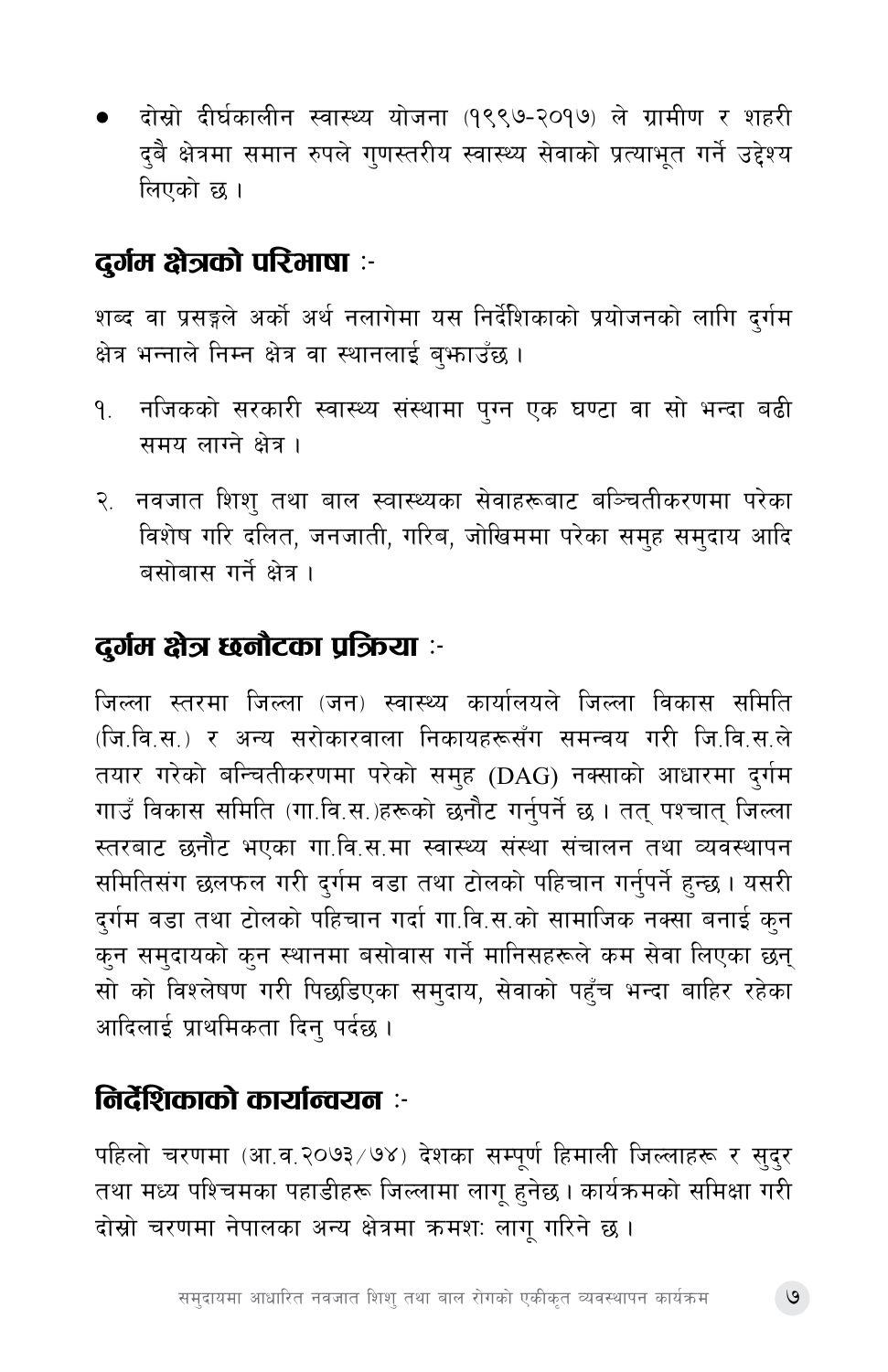#### लक्ष्य :

दुर्गम क्षेत्रमा बसोबास गर्ने नवजात शिशु तथा ५ बर्ष मुनिका बालवालिकाको स्वास्थ्य स्थितिमा सुधार ल्याई उनीहरूको मृत्युदरमा कमी ल्याउने।

#### उद्देश्य :-

- १. भौगोलिक कठिनाईका कारण सेवाको पहुँचमा आउन नसकेका नवजात शिशु तथा ५ बर्ष मुनिका बालवालिकाको स्वास्थ्य सेवा पाउने अधिकार सनिश्चित गर्ने ।
- २. विभिन्न रोगहरू बिशेष गरी नवजात शिशुको सम्भावित संक्रमण तथा बालवालिकाको निमोनियाको समयमै उपचार गर्ने ।
- कडा रोग लागेका बालवालिकालाई समयमै स्वास्थ्य संस्थामा प्रेषण गर्ने  $\epsilon$ कार्यको सनिश्चितता गर्ने ।
- ४. सेवामा सबै बर्ग तथा समुदायको समान र सहज पहुँच सुनिश्चित गर्ने ।

यो निर्देशिकाको सर्वोपरी उद्देश्य भनेको दुर्गम क्षेत्रका बासिन्दा, पिछडिएका समुह र आम विपन्न नागरिकहरूका नवजात शिश् तथा बालवालिकाहरूको आधारभूत स्वास्थ्य सेवामा पहुँच र उपभोगमा अभिवृद्धि गर्नु हो ।

### रणनीति :-

बैकल्पिक व्यबस्था नभएसम्म दुर्गम क्षेत्रका महिला स्वास्थ्य स्वयंसेविका परिचालन गरि २ महिना देखि ५९ महिना सम्मका बालवालिकाहरूलाई कोट्मि वा एमोक्सिसिलिन औषधि दिई निमोनियाको उपचार गर्ने कार्य गराउने साथै २ महिना मुनिका शिशुमा सम्भावित सँक्रमणको गम्भिर अवस्था रोकथाम गर्नका लागि 9 मात्रा कोटिम वा एमोक्सिसिलिन औषधि दिई समयमै नजिकको स्वास्थ्य संस्थामा प्रेषण गर्ने कार्य गराउने । यदि प्रेषण गरिएको स्थानमा जान नसक्ने अवस्था भएमा महिला स्वास्थ्य स्वयंसेविकाद्वारा नै पुरा मात्रा कोट्रिम वा एमोक्सिसिलिनबाट उपचार गराउने।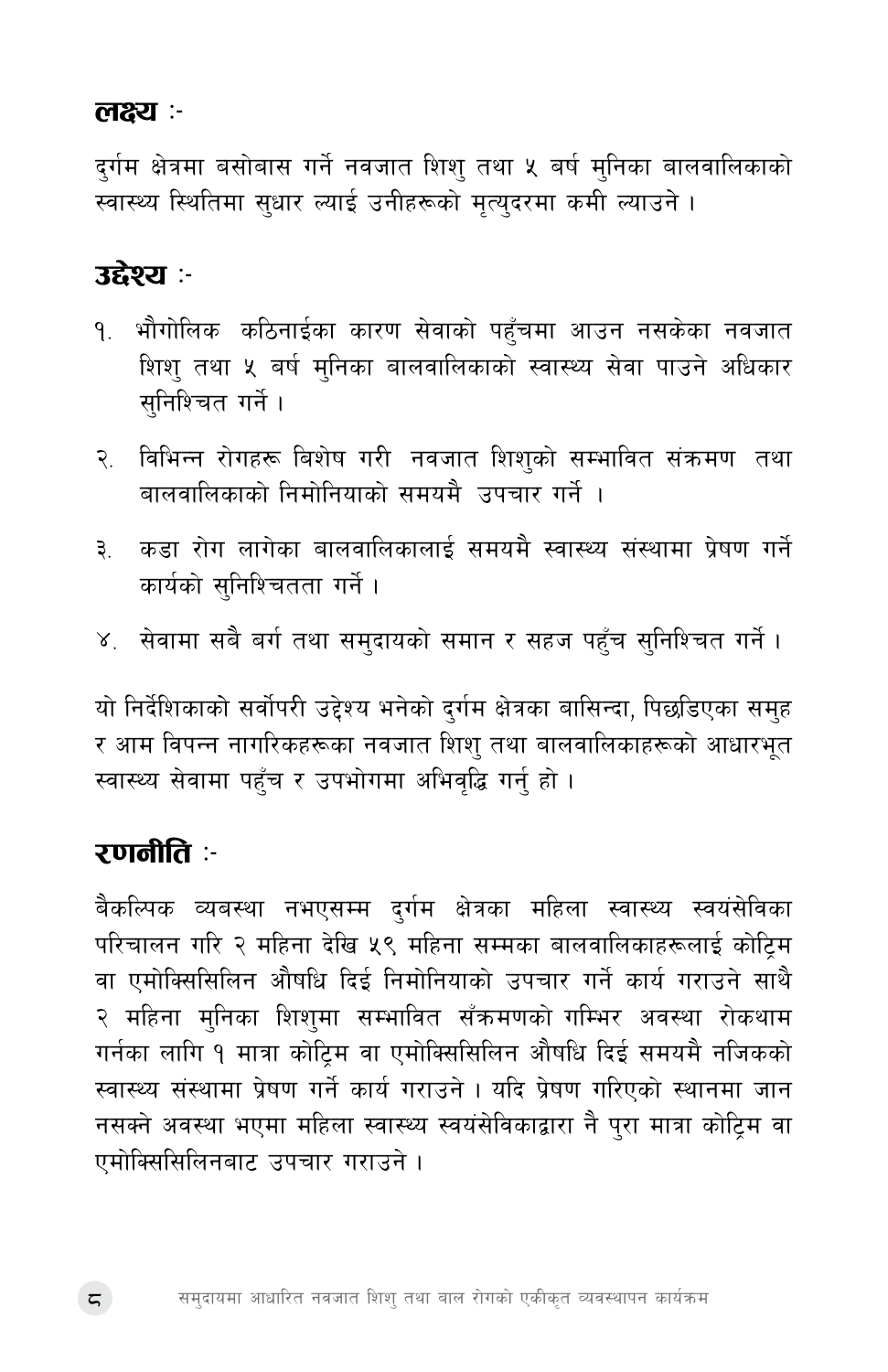दुर्गम क्षेत्रका महिला स्वास्थ्य स्वयंसेविकाहरू छनौट गरिसकेपछि उनीहरुलाई कार्यक्रम सम्बन्धि १ दिने अभिमुखीकरण गर्नुपर्ने छ । यसरी अभिमुखीकरण गर्दा उपचारमा सँलग्न नहने बाँकी महिला स्वास्थ्य स्वयंसेविकाहरूलाई समेत समावेश गर्ने र उनीहरूबाट आवश्यकता अनुसार नजिकको स्वास्थ्य सँस्था वा उपचारमा सँलग्न हुने म.स्वा.से.कहाँ विरामी शिशु तथा बालवालिकालाई पठाई सेवाको पहुँच तथा उपयोग सुनिश्चित गर्ने ।

## सेवा पदान गर्नका लागि महिला स्वास्थ्य स्वयंसेविका नै किन ?

नेपालको स्वास्थ्य क्षेत्रमा आधार स्तम्भका रुपमा कार्य गर्दै आईरहेका म.स्वा.से. ले पुयाएको योगदान र उनीहरूले नवजात शिशु तथा बालवालिकाको मृत्युदर घटाउनमा प्ऱ्याएको योगदान कदर योग्य र उल्लेख्य छ। विद्यमान परिस्थितिमा अन्य स्थापित संरचना मार्फत सेवा विस्तार गर्न नसकिएको अवस्थामा नवजात शिश् तथा बाल स्वास्थ्य कार्यक्रममा उहाँहरू मार्फत दुर दराजमा बस्ने सेवाबाट बञ्चित समुदायलाई अन्तरिम व्यवस्थापनका लागि सेवा प्रदान गर्न सकिने अवस्था देखिन्छ ।

यदि छनौटमा परेका दुर्गम क्षेत्रका म.स्वा.से.ले यस निर्देशकाले भने बमोजिम सेवा दिन नसक्ने अवस्था भएमा जिल्ला स्वास्थ्य कार्यालय, स्वास्थ्य संस्था तथा सो संस्थाको स्वास्थ्य संस्था संचालन तथा व्यवस्थापन समितिले सम्बन्धित आमा समुहसंग समन्वय गरी कार्यरत म.स्वा.से.लाई अवकाश लिन तथा नयाँ सक्षम म.स्वा.से. छनौट गर्न प्रेरित गर्नपर्ने हन्छ ।

#### सबल पक्ष :-

- विगतमा निमोनियाको उपचार गरेको र हाल निमोनियाको पहिचान गरि पेषण गरिरहेको ।
- स्वयंसेवककै रुपमा खटेर सेवा दिने गरेको ।
- वडा स्तरसम्म स्वास्थ्यकै अंगको रुपमा काम गरी आएको ।
- विगतमा उहाँहरुको योगदानले शिशु मृत्युदरमा कमी आएको ।  $\blacksquare$
- समुदायको विश्वास रही आएको र समुदायलाई उनीहरूले दिने सेवाको बारेमा जानकारी गराउन छुट्टै कार्यक्रम गर्नु नपर्ने ।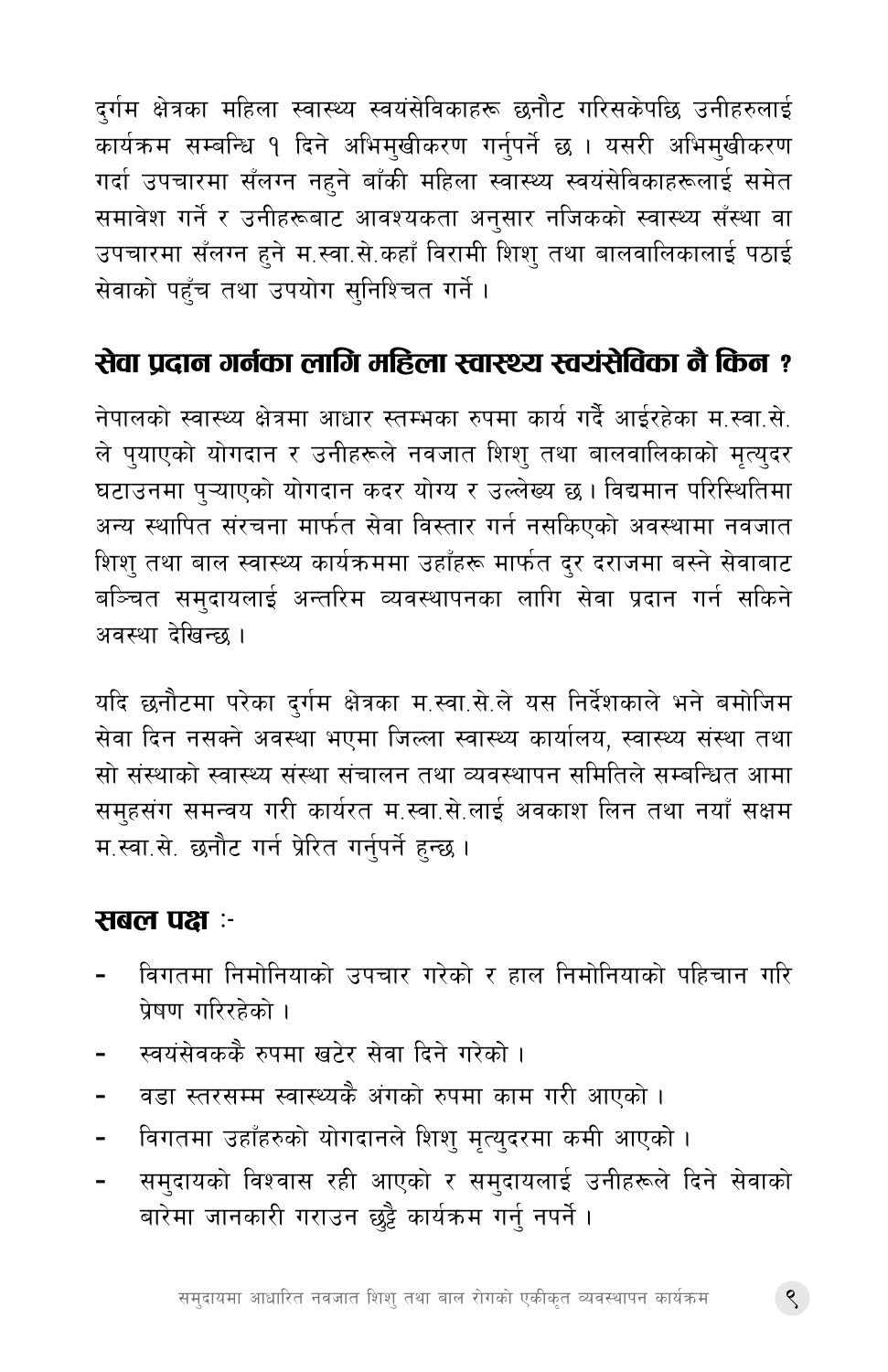- छट्टै तालिमको आवश्यकता नपर्ने ।
- नेपालको स्वास्थ्य सेवामा म.स्वा.से. एउटा स्थापित अङ्गको रुपमा रहेको ।

# सामग्रीको आपूर्ति :-

कार्यक्रम लाग भएका जिल्लाहरुका सम्बन्धित जिल्ला (जन) स्वास्थ्य कार्यालयले बाल स्वास्थ्य महाशाखासंग समन्वय गरी आबश्यक सामग्री तथा औषधिको आपूर्ति तथा व्यवस्थापन गर्नुपर्ने छ ।

### अभिलेख तथा पतिबेदन :-

कार्यक्रम लागू भएका वडाका म.स्वा.से.ले महिला स्वास्थ्य स्वयंसेविका रजिस्टर (HMIS 4.2) मा उल्लेख भए बमोजिम अभिलेख राख्न पर्ने छ साथै सम्बन्धित स्वास्थ्य संस्था तथा जिल्ला (जन) स्वास्थ्य कार्यालयले HMIS प्रतिबेदन फारम बमोजिम मासिक रुपमा प्रतिबेदन गर्नु पर्नेछ ।

#### कार्यहरू :-

ग्रामीण क्षेत्रमा नवजात शिश् तथा ५ बर्ष मुनिका बिरामी बालवालिकाहरूको उपचार ब्यवस्थापन विस्तार गर्नु जति महत्वपूर्ण छ त्यसलाई कार्यान्वयन गर्न र उद्देश्य हासिल गर्न पनि त्यत्तिकै चनौतीपर्ण छ । यो चनौतीपर्ण कार्य हासिल गर्नका लागि यससँग सम्बन्धित सबै संघ संस्थाहरूको संयुक्त प्रयास र समन्वयात्मक कार्यशैलीको आवश्यकता छ । यहाँ विभिन्न संघ संस्थाहरूले गर्न् पर्ने मुख्य कार्यहरू/जिम्मेवारीहरू उल्लेख गरीएको छ।

### बाल स्वास्थ्य महाशाखाको भूमिका :-

- जिल्ला (जन) स्वास्थ्य कार्यालयलाई प्राविधिक सहयोग गर्ने ।
- दातु संस्थाहरूको साथै गैर सरकारी संस्थाहरूलाई जिल्ला र छनौटमा परेका दर्गम स्थानमा कार्यक्रम सञ्चालन गर्न अनरोध गर्ने ।
- दर्गम क्षेत्रहरूमा नियमित रुपमा सुपरीवेक्षण र अनुगमन गरी आवश्यक सहयोग, सरसल्लाह र हौसला दिने ।

90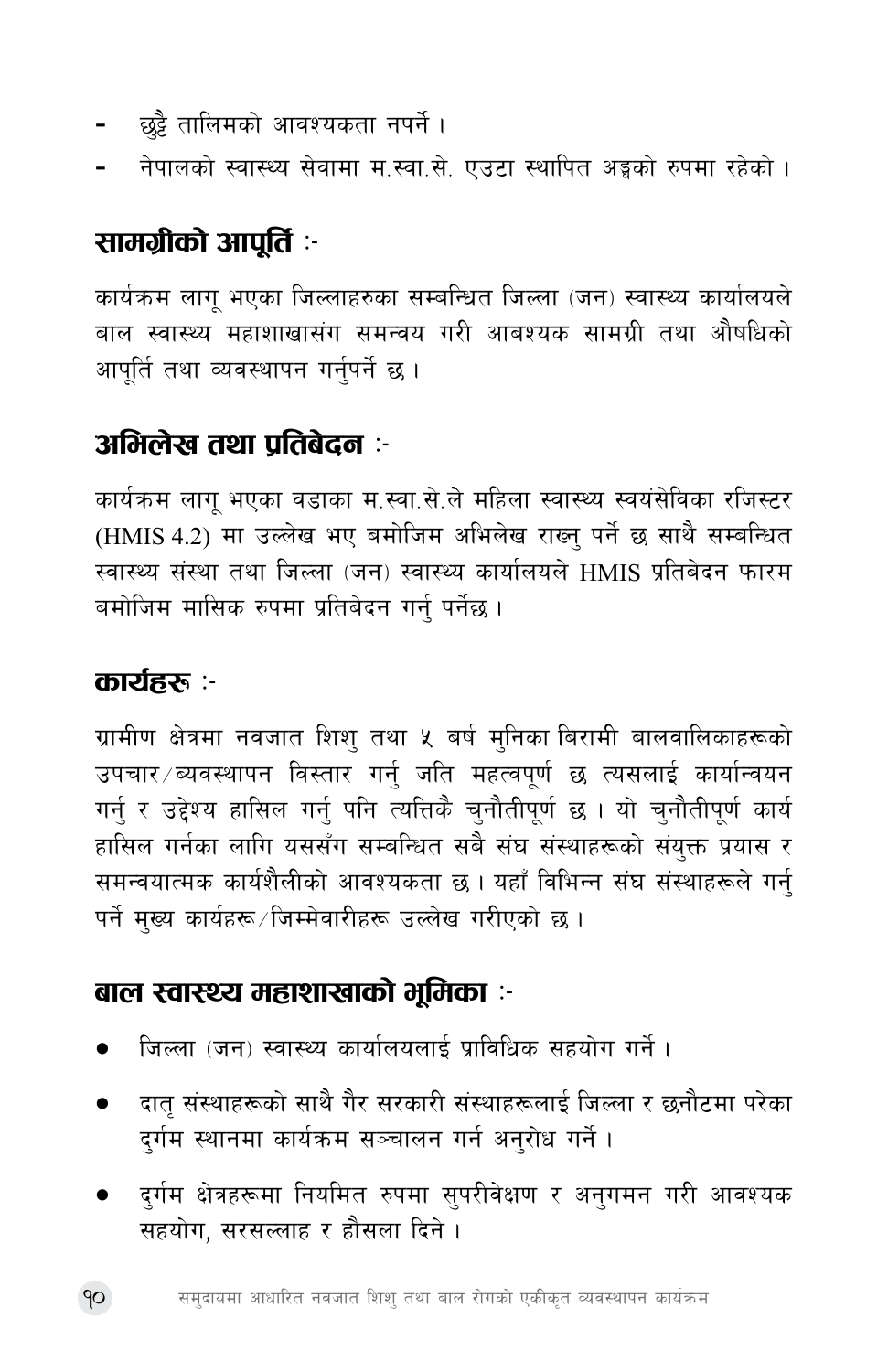सेवा सञ्चालनका लागि औजार उपकरण र अन्य आवश्यक सामग्रीहरूको व्यवस्थापन गर्ने।

#### जिल्ला (जन) स्वास्थ्य कार्यालयको भूमिका :-

- दर्गम क्षेत्रहरूमा नियमित रुपमा सपरीवेक्षण र अनगमन गरी आवश्यक सहयोग. सरसल्लाह र हौसला दिने ।
- कार्यक्रमको नियमित समिक्षा तथा मुल्यांकन गरी बाल स्वास्थ्य महाशाखालाई जानकारी गराउने ।
- स्वास्थ्य संस्था तथा महिला स्वास्थ्य स्वयंसेविकाहरूलाई आवश्यक मात्रामा सामग्री उपलब्ध गराउने ।
- गैर सरकारी संस्थाहरूलाई सेवाको पहँच नपगेको वर्ग र क्षेत्रको पहिचान गरी विशेष कार्यक्रम सञ्चालन गर्न अनुरोध गर्ने र सहयोग गर्ने ।
- दुर्गम क्षेत्रमा IMNCI सेवाको पहुँच तथा उपभोग बढाउन रेडियो, सडक नाटक, स्वास्थ्य प्रदर्शन, पोष्टर, पम्पलेट, होडिड बोर्ड, भित्ते लेखन आदिबाट पचार पसार गर्ने ।
- स्थलगत अनशिक्षण (On Site Coaching) बाट महिला स्वास्थ्य स्वयंसेविका र स्वास्थ्य कार्यकर्ताहरूको ज्ञान र सीप अभिवृद्धि गर्ने ।
- मासिक, त्रैमासिक र वार्षिक समिक्षा गोष्ठिहरूमा IMNCI सेवाको अवस्थाबारे छलफल गरी यसको सुधार गर्न कार्य योजना तयार गरी कार्यान्वयन गर्ने।
- जि.वि.स.संग समन्वय गरी स्थानीय श्रोत साधनको परिचालनको साथै नवजात शिश तथा बाल रोगको एकिकत ब्यबस्थापन सम्बन्धि सेवा बिस्तार गराउने ।

# गैर सरकारी संस्थाहरूको भूमिका :-

● आफ्नो कार्य योजना बनाउँदा नियमित रुपमा गरिरहेको कार्यक्रमका साथै दर्गम क्षेत्रलाई लक्षित गरेर IMNCI सेवाको उपभोग कम भएका वर्ग र स्थानमा सेवाको पहुँच पुऱ्याउने कार्यक्रमहरू सञ्चालन गर्ने।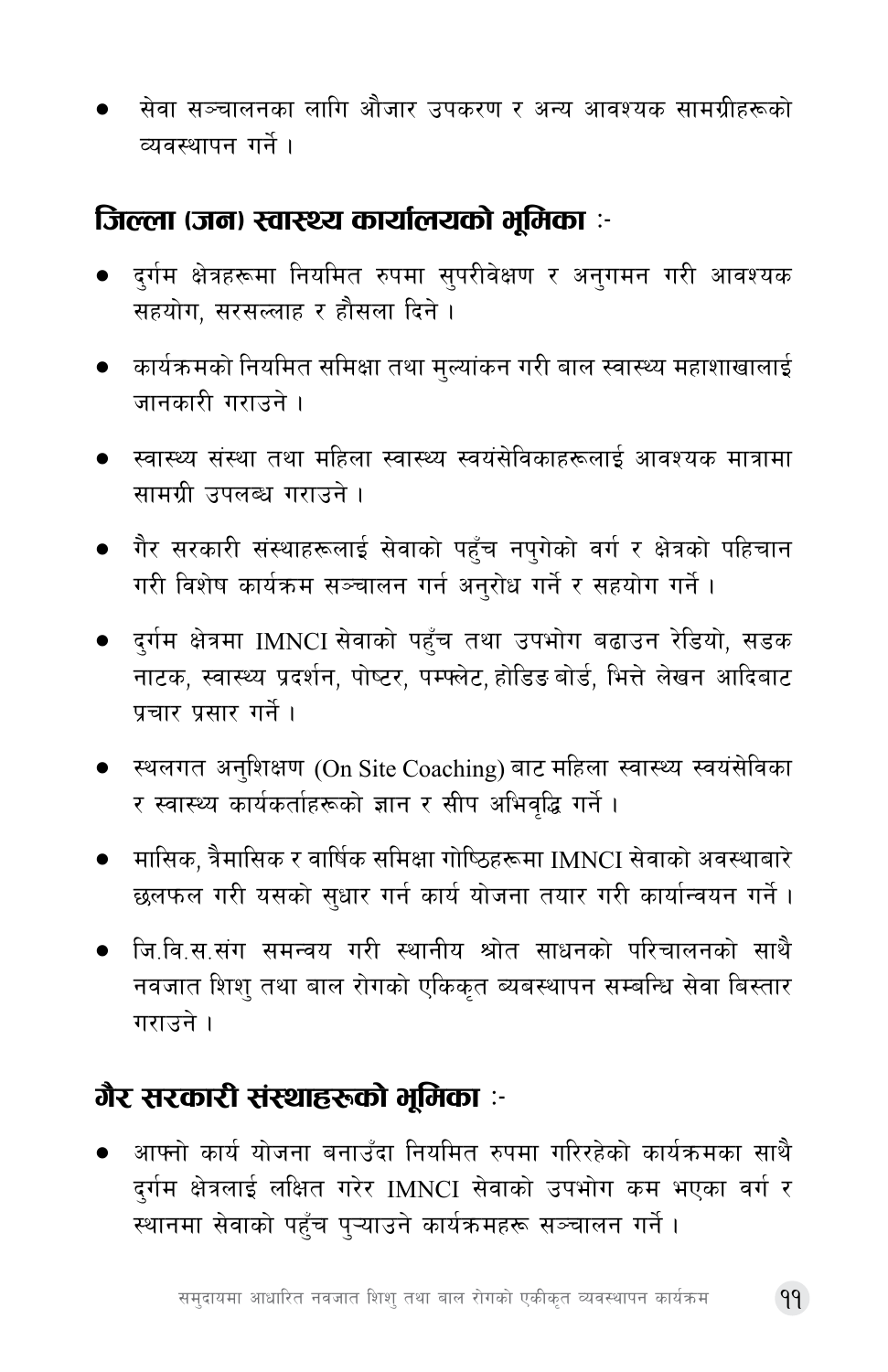- स्थलगत अनुशिक्षण तथा सहयोगात्मक सुपरिवेक्षणमा सहभागी भई पाबिधिक सहयोग गर्ने ।
- बाल स्वास्थ्य महाशाखाले आयोजना गर्ने IMNCI Partner को बैठकमा नियमित रुपमा भाग लिएर योगदान दिने।
- कार्यक्रम सञ्चालन गर्दा सफल भएका र आइपरेका समस्याहरूबारे छलफल गर्ने । कार्यक्रम सञ्चालन गर्दा सिकिएका नयाँ ज्ञान र सिकाईहरूको अभिलेख गरी बाल स्वास्थ्य महाशाखा र अन्य सहयोगी संस्थाहरूलाई जानकारी दिने ।
- बाल स्वास्थ्य महाशाखाबाट प्राप्त निर्देशन र सल्लाह अनुसार आफ्ना जिल्ला तथा समुदाय स्तरमा कार्यरत कार्यालय तथा कर्मचारीहरूलाई कार्य गर्न निर्देशन दिने ।